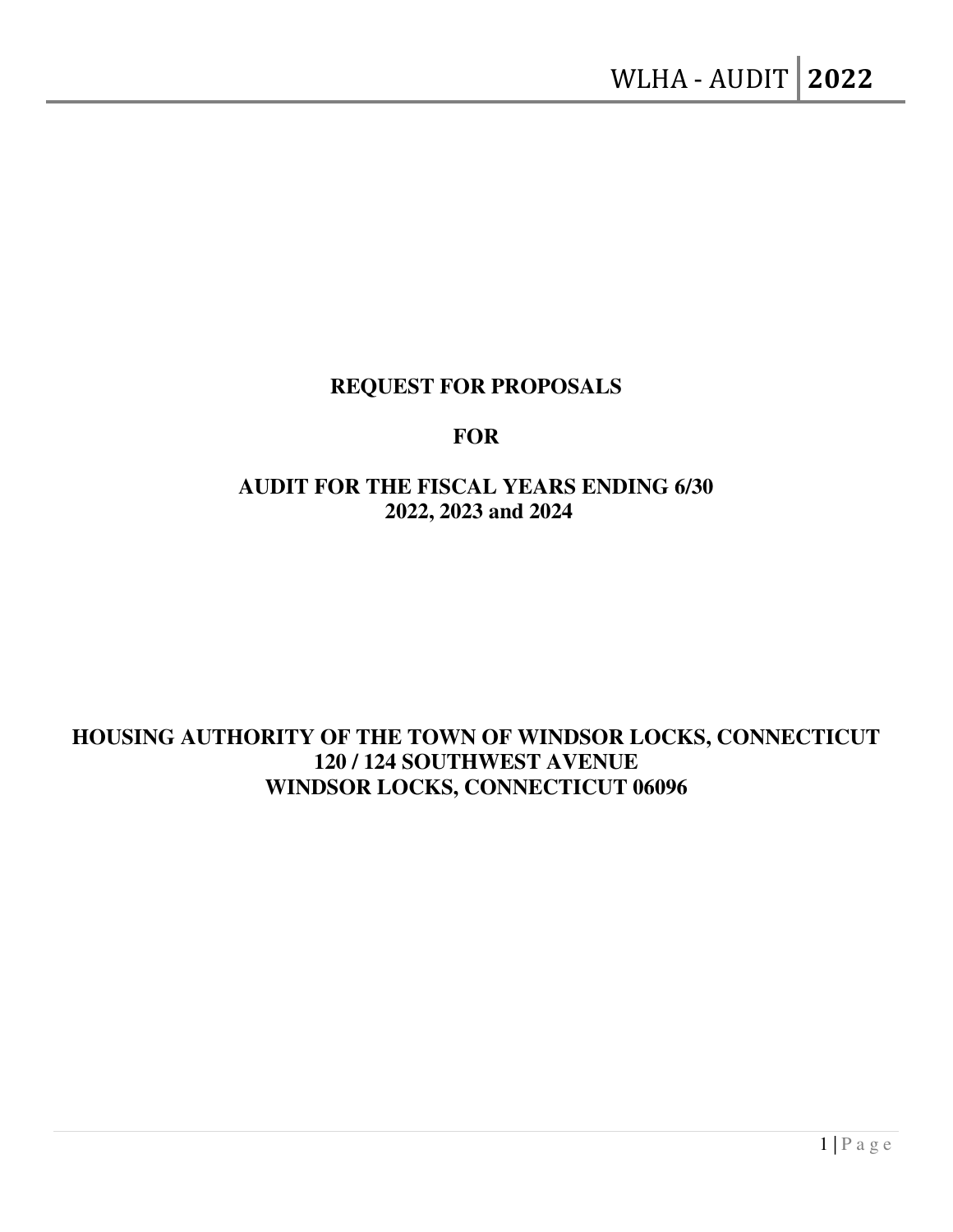# **Table of Contents – RFP – AUDIT FOR THE FISCAL YEARS ENDING 2022 – 2024**

| Introduction                    |  |
|---------------------------------|--|
| Background                      |  |
| Types of Programs to be Audited |  |
| <b>Selection Criteria</b>       |  |
| <b>Financial Reporting</b>      |  |
| Instruction to Bidders          |  |
|                                 |  |
| Contract                        |  |

| <b>Issued Date</b>             | <b>April 25, 2022</b>       |
|--------------------------------|-----------------------------|
| <b>Proposal Due Date</b>       | May 27, 2022                |
| <b>Evaluation</b>              | <b>Week of May 30, 2022</b> |
| <b>Board Review</b>            | <b>June 27, 2022</b>        |
| <b>Contract Effective Date</b> | <b>July 1, 2022</b>         |

An original and five (5) copies of the Proposal must be submitted in a sealed envelope to **(must be in the WLHA office by 12:00 p.m., May 27, 2022):**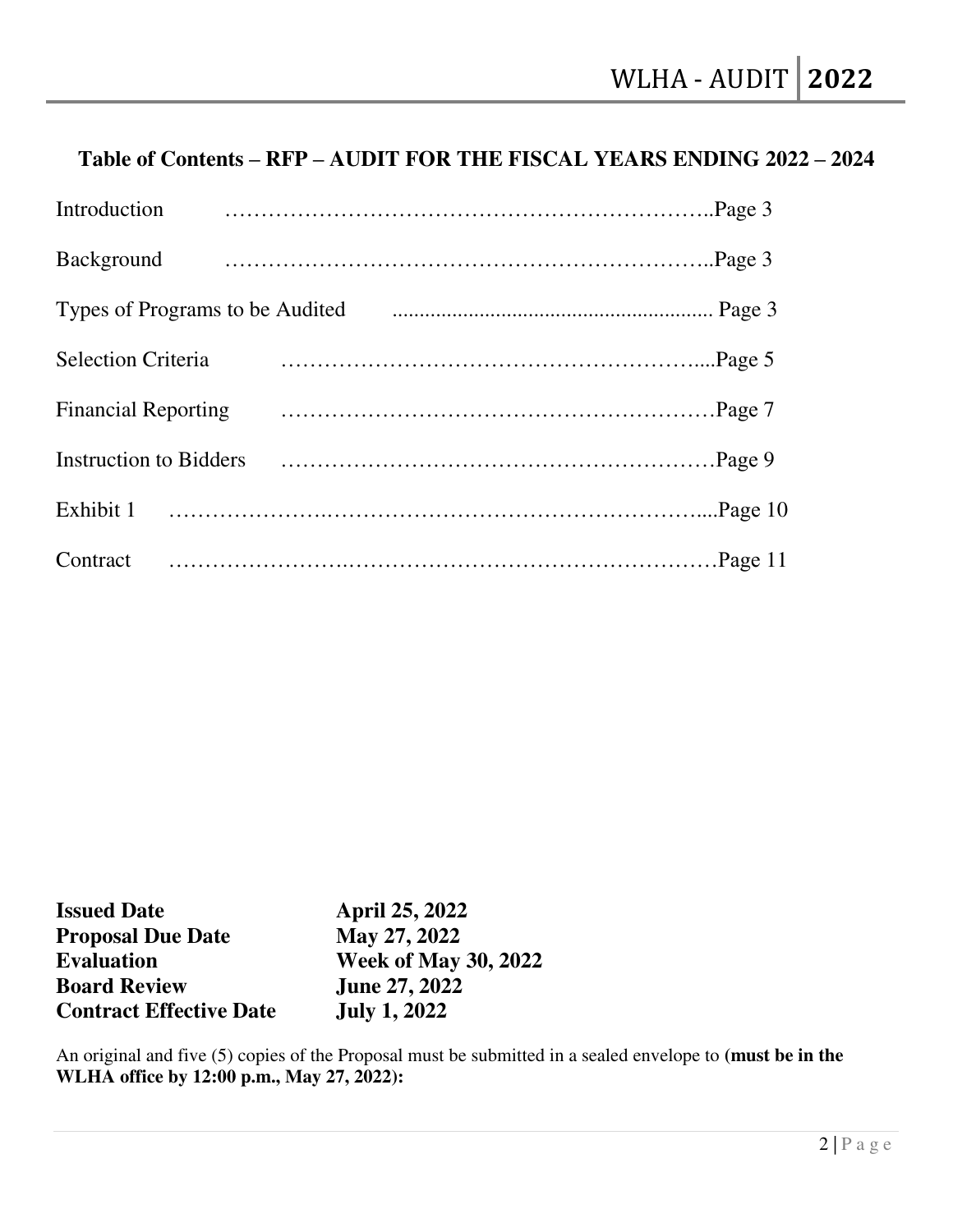# **REQUEST FOR PROPOSALS**

### WINDSOR LOCKS HOUSING AUTHORITY

The Windsor Locks Housing Authority is now requesting audit proposals from those firms qualified and licensed to audit housing authority financial statements. Your proposal should include a letter in which you indicate that if selected, you will sign the contract for audit services, a copy of which has been enclosed. Your proposal may indicate that the audit is for the purpose of expressing your opinion on the financial statements and not primarily or specifically designed to disclose defalcation and any other qualifications that you feel should be included. The fee for which you are willing to perform the audits should be stated, which amount should include all applicable expenses.

The audit is to be performed in accordance with generally accepted auditing standards and will additionally require compliance testing and a study of internal accounting controls. The Auditor will be required to state that these have been performed in accordance with OMB Circular A-133.

The Auditor shall also be responsible to audit according to the Uniform Financial Reporting Standards (UFRS) for Public Housing Authorities except that the Housing Authority will submit its own unaudited and audited data via the Financial Assessment Subsystem (FASS) of the Real Estate Assessment Center (REAC). The Auditor shall include the Financial Data Schedule (FDS) as supplemental information in their audit report and will be responsible for verifying the FDS data submitted by the Housing Authority. In this regard, the Auditor must be familiar with the REAC electronic submission process, have a REAC User ID and be able to provide the appropriate information on disk to the PHA on a timely basis.

The Windsor Locks Housing Authority was last audited at and for the year ended **6/30/21**. Programs that will be required to be audited at fiscal year-end **6/30/22** include:

### **Types of Programs to be Audited**

.

#### *FEDERAL LOW-INCOME PUBLIC HOUSING*

WLHA operates 76 units of Federal LIPH. WLHA has at least 1 Capital Fund programs in operation

#### *STATE OF CONNECTICUT STATE ELDERLY HOUSING*

WLHA operates 40 State of Connecticut Public Housing units.

### *SECTION 8 HOUSING CHOICE VOUCHER PROGRAM (HCV)*

The Authority is allocated 127 HCV, presently has 112 units under the USDHUD Section 8 Housing Choice Voucher program.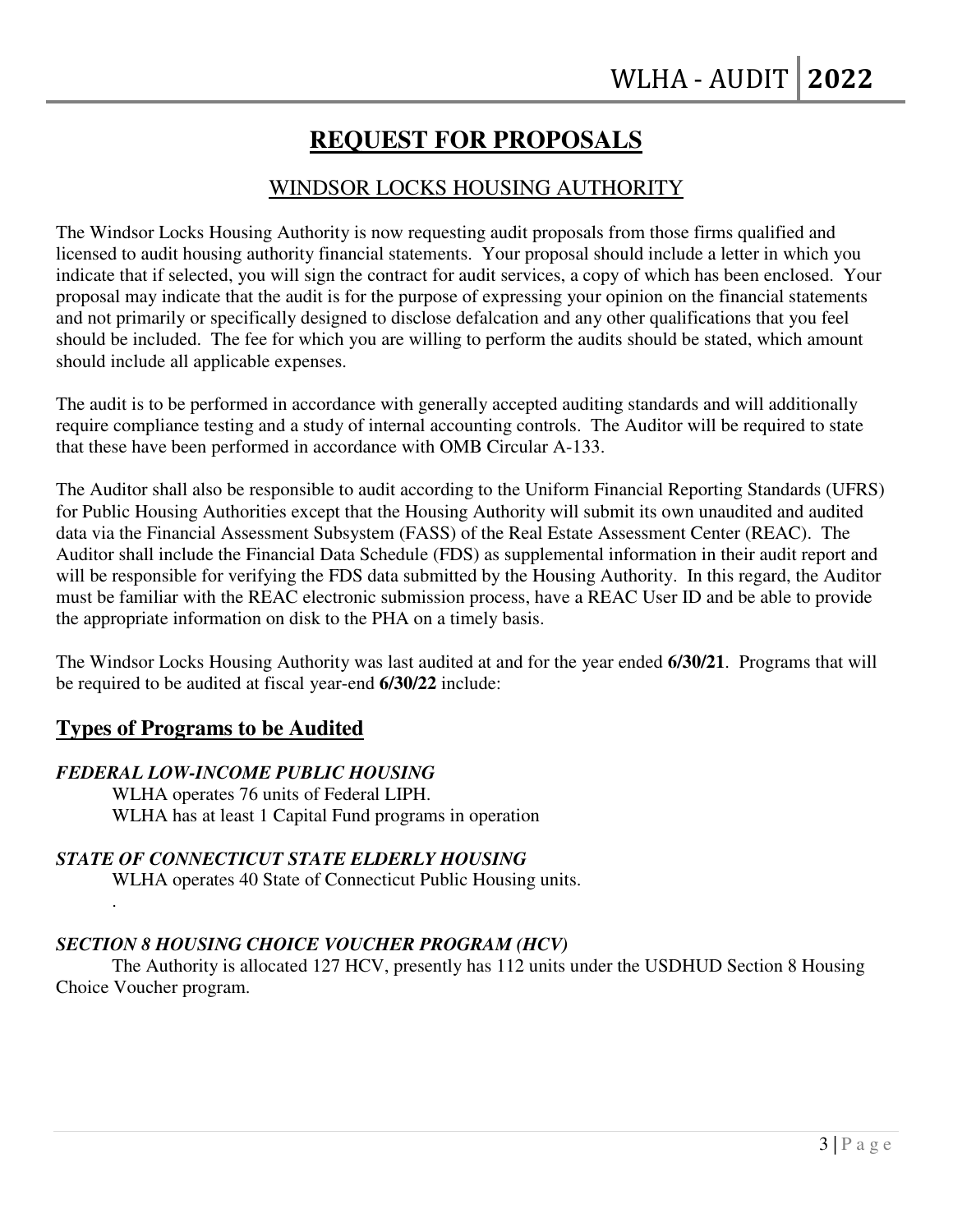The audit will be required to be performed as soon as possible (after completion of the unaudited financial statements) and must be completed by the end of 12/30/22. Twenty (20) copies of the audit will be required to the Public Housing Agency plus electronic filing a copy to the Single Audit Clearinghouse (1 copy with Data Collection Form) and one (1) copy submitted to Department of Housing (DOH).

At the conclusion of the engagement, the contractor shall provide the PHA with a draft of the audit report, along with the general fund cash analysis schedule(s) for all Federal Programs, electronic format which includes the financial statement footnotes, schedule of findings and Corrective Action Plan, and any adjusting entries, together with copies of supporting workpapers. In addition, any informal comments and suggestions regarding improvements in operation efficiency should be discussed.

You may visit the offices of the Housing Authority and review copies of the 6/30/21 audit report and copies of the current monthly general ledger and journals. You should make prior arrangements by contacting **Joseph D'Ascoli, Interim Executive Director**.

Your proposal must be received at the office of the Housing Authority on or before **May 27, 2022**, and selection will be made on **June 27, 2022**. All firms will be notified as to the selection, by mail or email on or before **June 30, 2022**. If a firm wishes to withdraw the proposal, they may do so prior to **May 25, 2022**.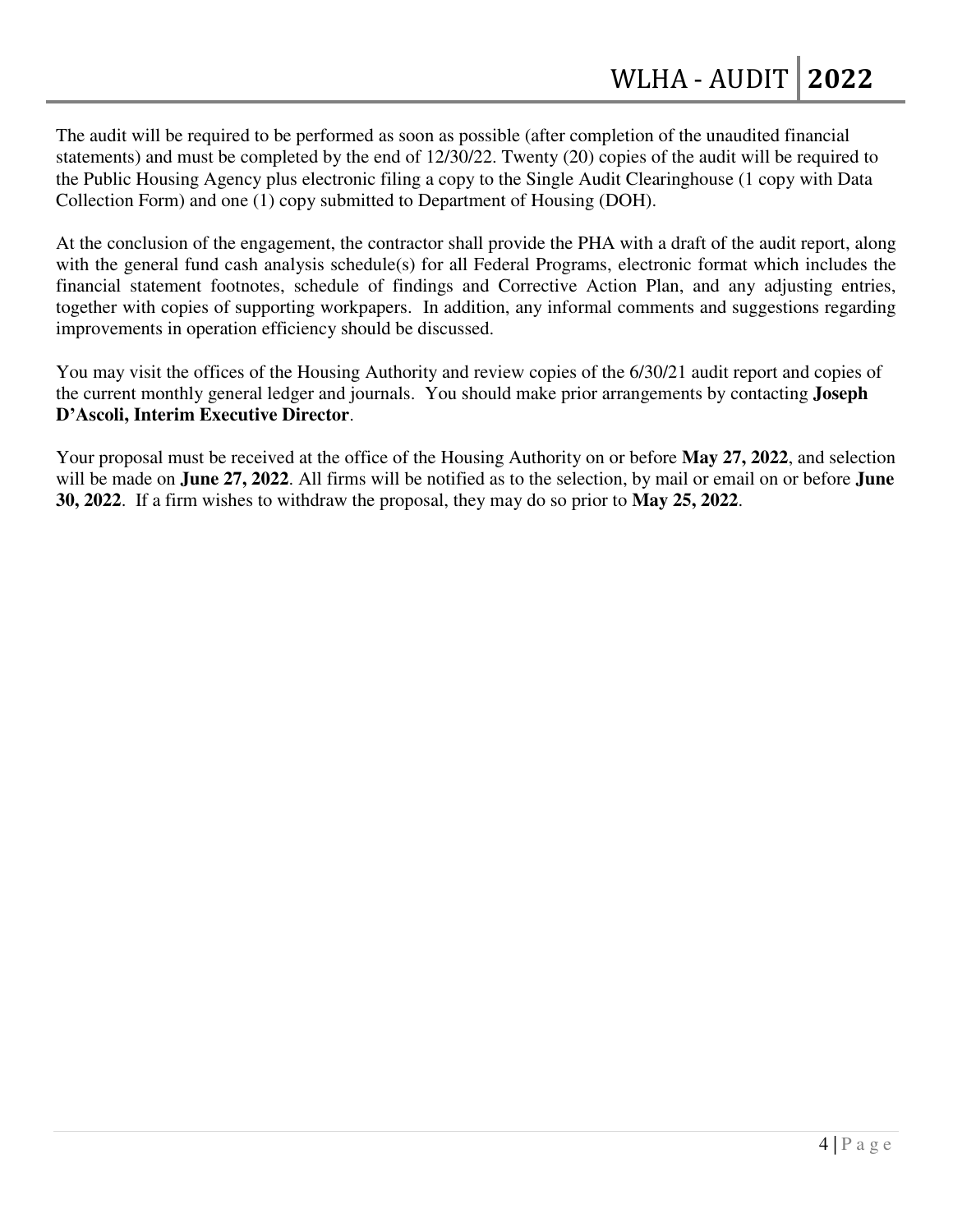#### SELECTION CRITERIA FOR IPA AUDIT

| 1. Qualification of assigned staff which includes prior PHA auditing<br>experience and knowledge of the auditing standards especially.<br>Experience in preparing or reviewing FDS schedules and working |                     |
|----------------------------------------------------------------------------------------------------------------------------------------------------------------------------------------------------------|---------------------|
| with the HUD electronic submission process.                                                                                                                                                              | 30                  |
| General knowledge of the housing industry.<br>2.                                                                                                                                                         | 20                  |
| 3. Price and number of hours to complete the audit. A schedule should<br>be provided showing method of determining fee. Indicate what<br>schedules or copies will be required of the PHA.                | 15                  |
| 4. A list of references of those PHA clients served in the last year.<br>The contact person and telephone number for each reference<br>would be helpful.                                                 | 10                  |
| 5. Quality Control procedures within the firm<br>(include latest copy of Peer Review report) and continuing<br>education of assigned staff.                                                              | 10                  |
| Quality and content of proposal.<br>6.                                                                                                                                                                   | 10                  |
| 7. Location of office                                                                                                                                                                                    | 5                   |
|                                                                                                                                                                                                          | <b>Total</b><br>100 |

 Items which have no point value: (if these items cannot be met, the proposal will be considered unresponsive).

- Evidence of REAC User ID.
- Evidence of professional liability coverage of no less than \$500,000 must be included.
- Evidence of State license or permit to practice as a CPA must be included.
- A statement must be included which states that the audit will be completed, and the report issued no later than 180 days from the end of the PHA's fiscal year.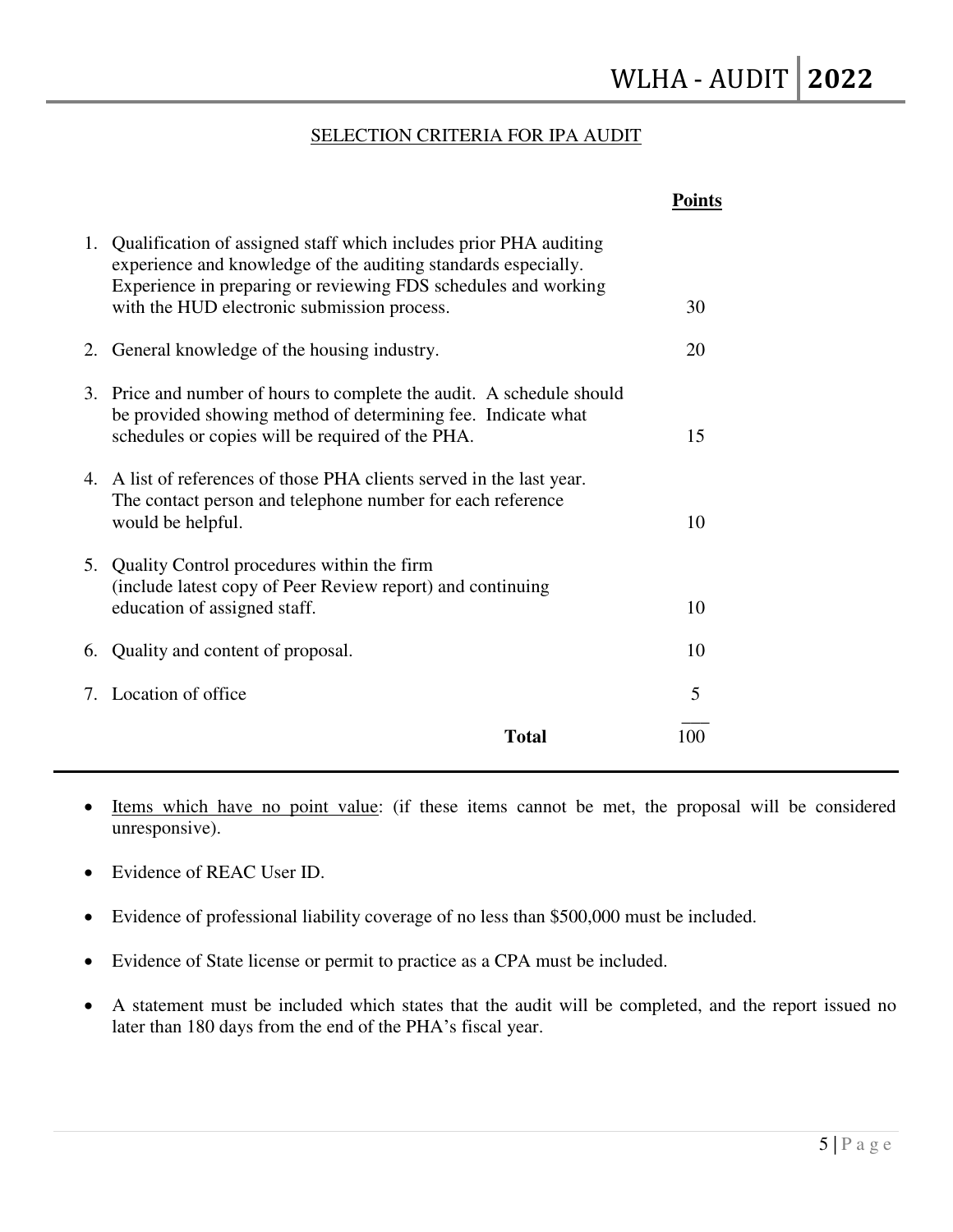Should two or more firms receive substantially equal evaluations the Housing Authority is required to provide small or minority firms with the opportunity to perform or otherwise participate in the audit.

Your proposal should include:

- 1. Information concerning your firm, the name of the contact partner and staff persons who will be assigned to perform the audit. You should indicate the prior audit experience of these persons and how much time each person will actually spend on site.
- 2. Reference should be provided pertaining to audit clients for which your firm has been the auditor of record or who have permitted the listing of their names as a reference. Please indicate the nature of the work performed for these clients.
- 3. A statement as to the amount of assistance your firm will expect from the Housing Authority accounting staff, including the nature of assistance and/or schedules which you will expect them to prepare prior to or during the audit.
- 4. Please indicate if HUD has ever reviewed your work papers.

In addition to the proposal for the **6/30/22** audit, you are also requested to provide a proposal for the annual **6/30/23 to 6/30/24** audit. The proposal should contain the rates and total estimated costs that you would intend to use should the Housing Authority desire to extend the contract to include the contract to cover these audits. A renewal of your contract would be based on programs and circumstances as may then exist.

You should note that the audit contract provides that you will be paid the amount of your audit fee 50% upon submission of the audit report draft (copies to E.D.) and 25% upon delivery of the required copies of the audit report (and submission of a copy to the Single Audit Clearinghouse with the Data Collection Form) and 25% upon completion of the HUD electronic submission process.

The contract also requires that you retain the audit working papers to which the government may have access up to four (4) years.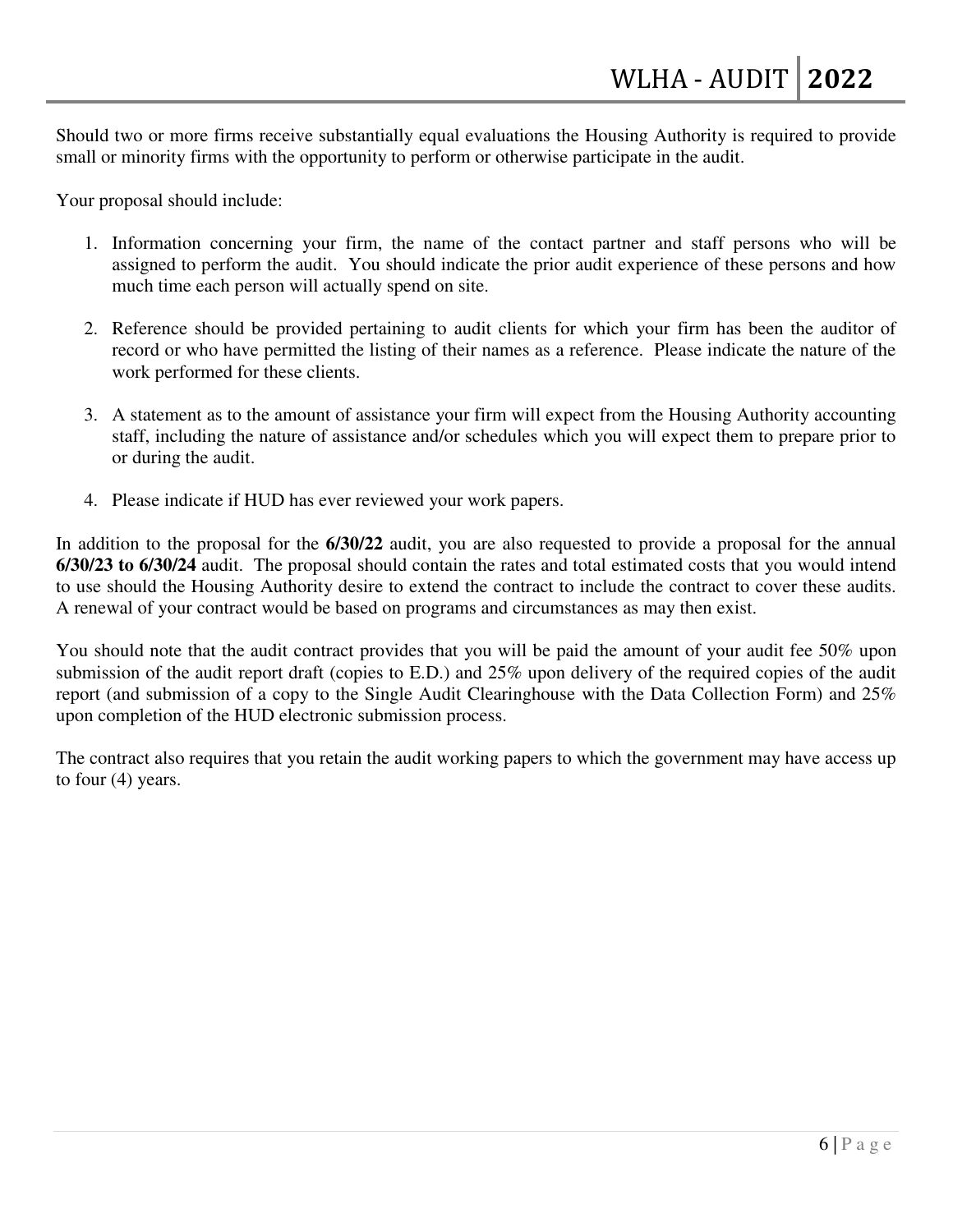### **Financial Reporting**

Although the Single Audit Act requires the submission of general purpose financial statements, the authority also wishes the audit report to contain the following financial statements:

#### **Conventional Public Housing**

Balance Sheet Statement of Income and Expense Analysis of Surplus Computation of Residual Receipts & Accruing Annual Contributions Statement of Development Cost - uncompleted Statement of Actual Development Cost Statement of Modernization Cost - uncompleted Statement of Actual Modernization Cost Analysis of General Funds available for reduction of annual contributions subsidiary schedules Schedule of Federal Financial Assistance Section 8 Balance Sheet Statement of Income and Expense Analysis of Surplus Statement of Annual Contributions earned, Project Account and Operating Reserve changes - Section 8 programs Analysis of General Funds available for reduction of annual contributions

### **Schedule of federal financial assistance**

#### **Other Programs - at a minimum**

 Balance Sheet Statement of Income and Expense (if applicable) Analysis of Surplus Program Cost Statements and cash flows (if applicable) Analysis of general funds available for reduction of annual contributions Schedule of Federal Financial Assistance

GAAP – FDS Schedule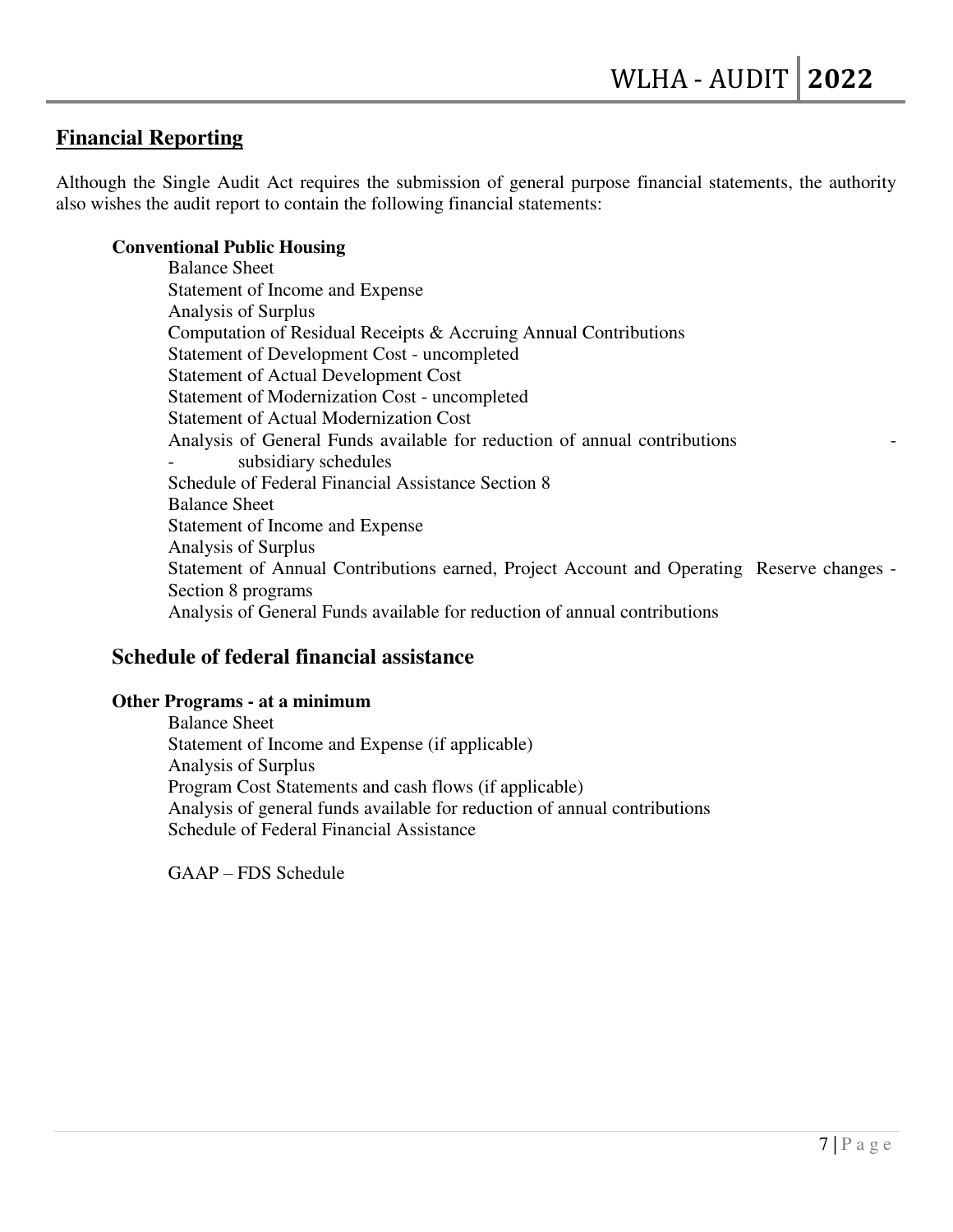Additional information that we believe may assist you in the preparation of the audit proposal is as follows:

- 1. The Housing Authority has approximately 28 employees.
- 2. The computer accounting system with HAB, Inc.:
	- a. Generates checks for payment of all Section 8 HAP recipients.
	- b. Prepares checks to pay approximately 90% of the accounts that are accrued during the month.
	- c. Prepares cash receipts journals based on daily input and maintain accounts receivable due from tenants, including security deposits.
	- d. Journal entries are recorded directly to general ledger accounts.
	- e. Generates a general ledger for each of the programs. The system provides both a monthly general ledger and a cumulative year-to-date ledger.
	- f. Generates monthly financial statements showing both monthly and year-to-date expenses compared to budget.
	- g. Generates a trial balance run for each program.
- 3. Paid invoices are filed by vendor and program.

The Windsor Locks Housing Authority reserves the right to reject any or all proposals/bids, to waive any technical or legal deficiencies, and to accept any proposal that it deems to be in the best interest of the Housing Authority.

We hope the above information will provide you with useful information necessary to the preparation of the audit proposal. Please feel free to contact Joseph D'Ascoli should you have any questions at (860) 643--2163 ext. 101.

Sincerely,

 Joseph D'Ascoli, PHM Interim Executive Director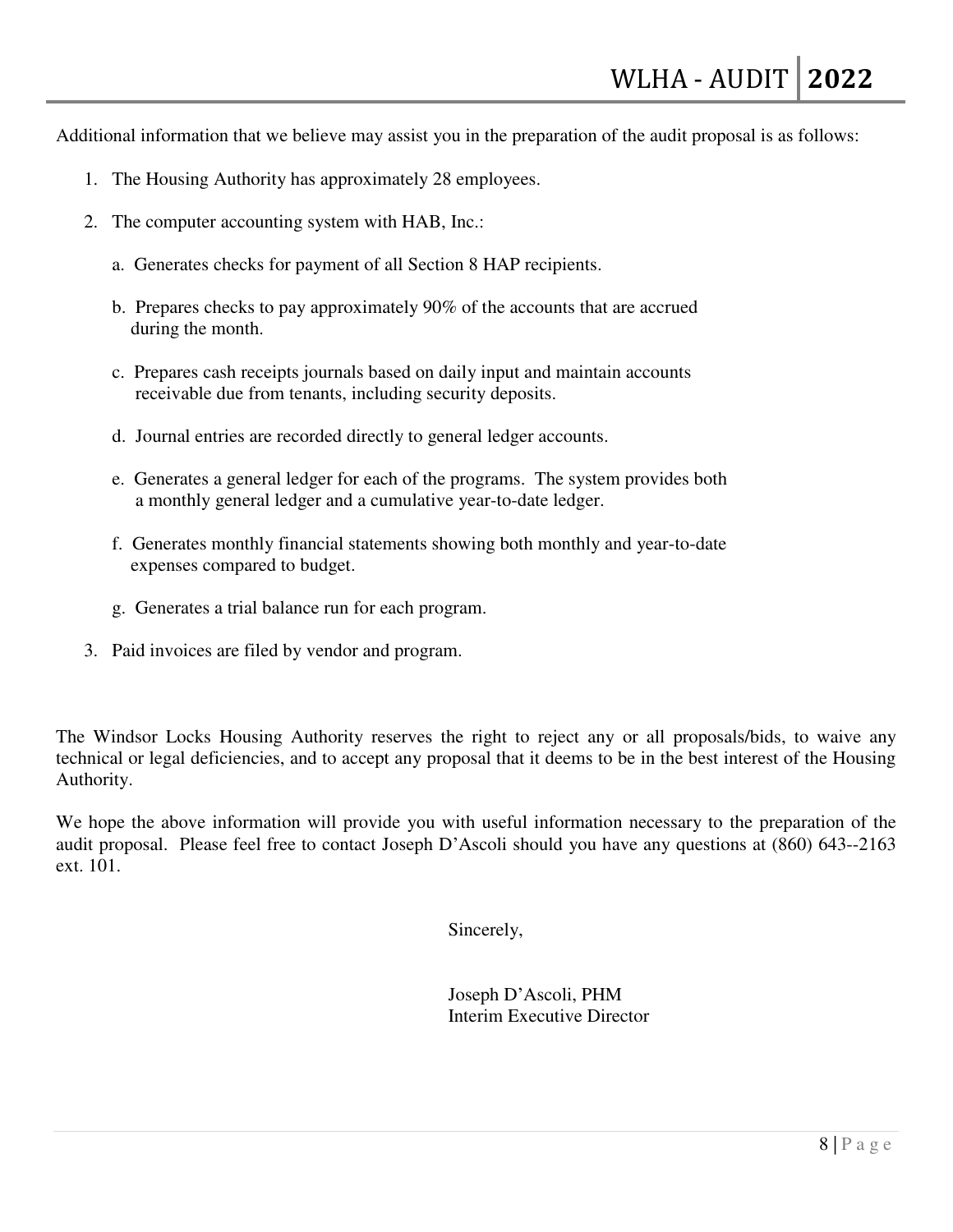# **INSTRUCTIONS TO BIDDERS**

- Fill in all amounts on Exhibit 1 (Programs to be Audited) by FY Ending 6/30/22, 6/30/23 and 6/30/24.
- Do not fill in the date on the contract; that will be done by the PHA when they execute.
- Insert name of firm on Page 1 of contract.
- Fill in all blanks of paragraph Section 7.
- Fill in Name of Contractor and execute.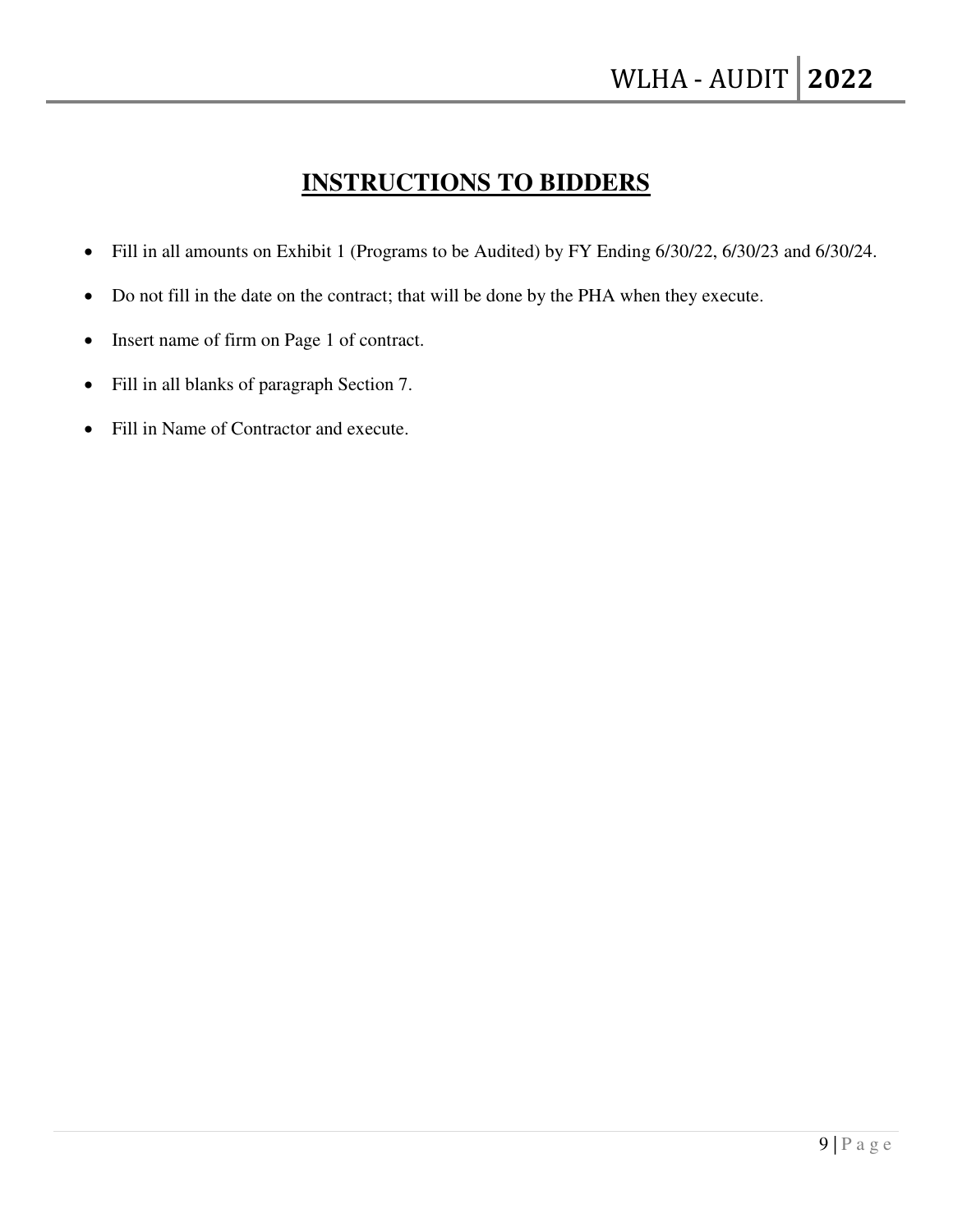## **EXHIBIT 1**

### PROGRAMS TO BE AUDITED

This exhibit is hereby attached to and is an integral part of that contract between WINDSOR LOCKS HOUSING AUTHORITY (Public Housing Agency) and

\_\_\_\_\_\_\_\_\_\_\_\_\_\_\_\_\_\_\_\_\_\_\_\_\_\_\_\_\_\_\_\_\_\_\_\_\_\_\_\_\_\_\_\_\_\_\_\_ (the Contractor) dated

\_\_\_\_\_\_\_\_\_\_\_\_\_\_\_\_\_\_\_\_\_\_\_\_\_\_\_\_. The audit which the Contractor is to perform is to include the following programs or funds and, unless otherwise indicated, will be for the twelve (12) months ending **6/30/22**.

### **Programs to be included:**

| <b>Program</b>              | # Units | 2022<br><b>Amount</b> | 2023<br>Amount | 2024<br>Amount |
|-----------------------------|---------|-----------------------|----------------|----------------|
| <b>Public Housing</b>       | 76      |                       | \$             |                |
| <b>State Public Housing</b> | 40      |                       | \$             |                |
| Section 8 Vouchers          | 127     |                       |                |                |
| <b>Local Programs</b>       |         |                       | \$             |                |
| <b>CAP Fund Grant</b>       |         |                       | \$             | Φ              |
| <b>Total</b>                |         |                       |                |                |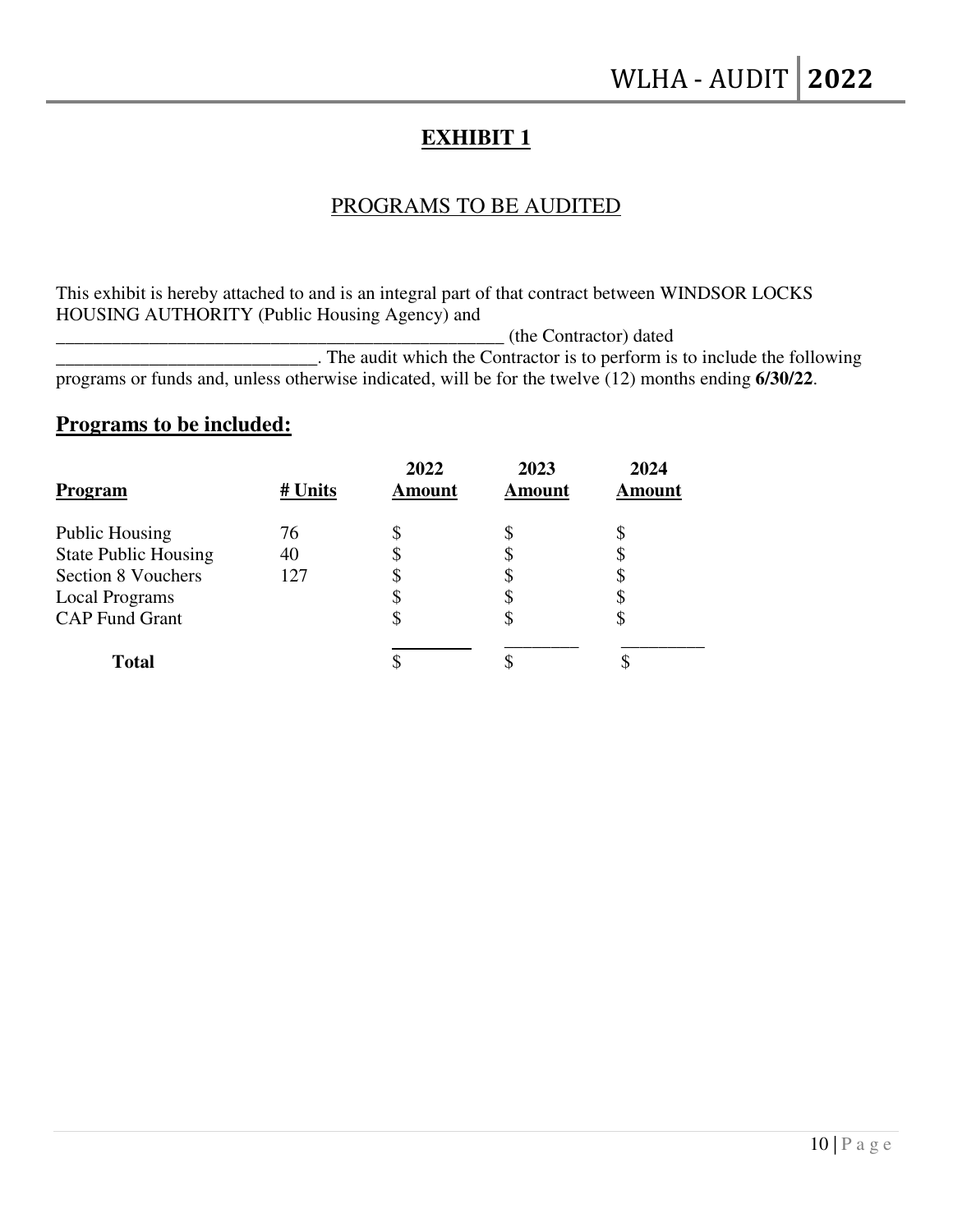#### CONTRACT BETWEEN PUBLIC HOUSING AGENCY AND INDEPENDENT PUBLIC ACCOUNTANTS FOR AUDIT SERVICES ORGANIZATION-WIDE AUDIT

THIS AGREEMENT, entered into as of the day of the day of the contract and between the WINDSOR LOCKS HOUSING AUTHORITY, STATE OF CONNECTICUT (hereinafter referred to as the Public Housing Agency) and

with offices at **the contractor** (hereinafter referred to as the Contractor).

\_\_\_\_\_\_\_\_\_\_\_\_\_\_\_\_\_\_\_\_\_\_\_\_\_\_\_\_\_\_\_\_\_\_\_\_\_\_\_\_\_\_\_\_\_\_\_\_\_\_\_\_\_\_\_\_\_\_\_\_\_\_\_\_\_\_\_\_\_\_\_\_

#### **WITNESSETH**

 WHEREAS, the Public Housing Agency has entered into a contract(s) with the United States of America acting through the Department of Housing & Urban Development (hereinafter referred to as the "Government") for financial assistance for low-income public housing pursuant to the United States Housing Act of 1937, as amended, 42 United States Code Section 1437 et seq.; and

 WHEREAS, pursuant to said contract(s), the Government and the Comptroller General of the United States or his duly authorized representatives have the right to audit the books and records of the Public Housing Agency pertinent to its operations with respect to such financial assistance; and

 WHEREAS, the Government has authorized the Public Housing Agency to procure such an audit by an independent Public Accountant in lieu of audit by the Government; and

 WHEREAS, the Public Housing Agency may have other programs which are required to be audited at this time; and

 WHEREAS, all programs to be audited are as contained in Exhibit 1 which is attached to and is a part of this contract; and

WHEREAS, the Public Housing Agency desires the Contractor to conduct and perform such an audit.

NOW, THEREFORE, the Public Housing Agency and the Contractor do mutually agree as follows:

1. The Contractor shall audit the accounts and records of the Public Housing Agency for the twelve (12) month period ending 6/30/22 and (12) month period ending 6/30/23 and 6/30/24 in accordance with generally accepted auditing standards, the provisions of OMB Circular A-133, the AICPA, "Audits of State and Local Governmental Units", and the Uniform Financial Reporting Standards (UFRS). The audit performed shall be sufficient in scope to enable the Contractor to express an opinion in the audit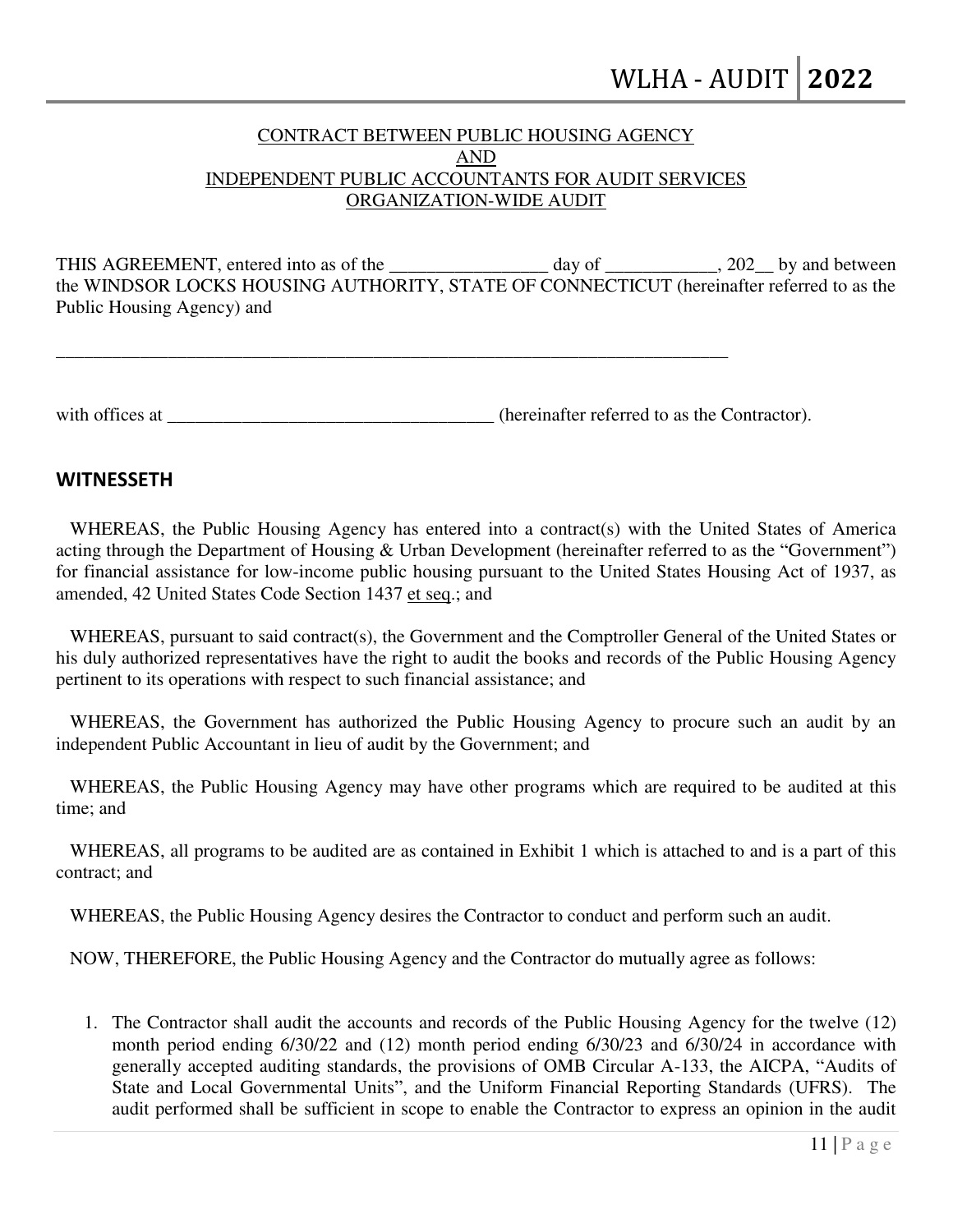report on the financial statements of the Public Housing Agency, and include reports on internal controls and compliance, along with the financial data schedule (as supplementary information) and the Data Collection Form.

- 2. The books of account and financial records to be audited are maintained and are located at the Public Housing Agency's office at 120 Southwest Avenue, Windsor Locks, CT. These books and records will be made available to the Contractor by the Executive Director of the Public Housing Agency at the Contractor's request for the Contractor's use at the Public Housing Agency's office during normal business hours.
- 3. If the Contractor ascertains that the Public Housing Agency's books and records are not in sufficiently satisfactory condition for performing an audit, the Contractor shall disclose this deficiency to the Public Housing Agency. If the Public Housing Agency cannot get its books ready for an audit within 15 days, then the Contractor should notify the Government. Notification to the Government shall be written communication addressed to the Regional Inspector General for Audit. Regional Office, Department of Housing and Urban Development, One Corporate Center,  $10<sup>th</sup>$  Floor, Hartford, CT with a copy to Hub Director, Department of Housing & Urban Development, New England Office of Public Housing, Boston Hub, Thomas P. O'Neill, Jr. Federal Building, 10 Causeway Street, Boston, MA 02222-1092. The Contractor shall await further instructions from the Regional Inspector General for Audit before continuing the audit.
- 4. Upon completion of the audit, an Audit Report consisting of those elements as required by OMB Circular A-133 shall be simultaneously submitted to the Public Housing Agency (20 copies) and to the Single Audit Clearinghouse (1 copy with Data Collection Form) and to Department of Housing (DOH). In addition, the Contractor will supply the Public Housing Agency with an electronic format containing financial statement footnotes, schedule of findings and Corrective Action Plan. In addition, the Contractor will review and verify the electronic submission of audited information.
- 5. The Audit Report shall be submitted within 180 days after the close of the Public Housing Agency's fiscal year. The Contractor shall review and verify the electronic submission within ten (10) working days of the PHA's notification to the contractor that the information is ready for IPA review. The Public Housing Agency understands that generally accepted auditing standards require that the auditor obtain a representation letter from the Public Housing Agency prior to completion of the audit and submission of the Audit report.
- 6. The Public Housing Agency may, before or during the conduct of the audit, request changes in the scope of the services of the Contractor to be performed under this contract. Such changes, including any increase or decrease in the amount of the Contractor's compensation and any change in the time limitation for submission of the Contractor's report. Which are mutually agreed upon by and between the Public Housing Agency and the Contractor, shall be incorporated into written amendments to this contract.
- 7. The Public Housing Agency agrees to pay the Contractor as compensation for the services mentioned herein, a lump-sum of \$ The inclusive of all costs and expenses. The fee is based on the following: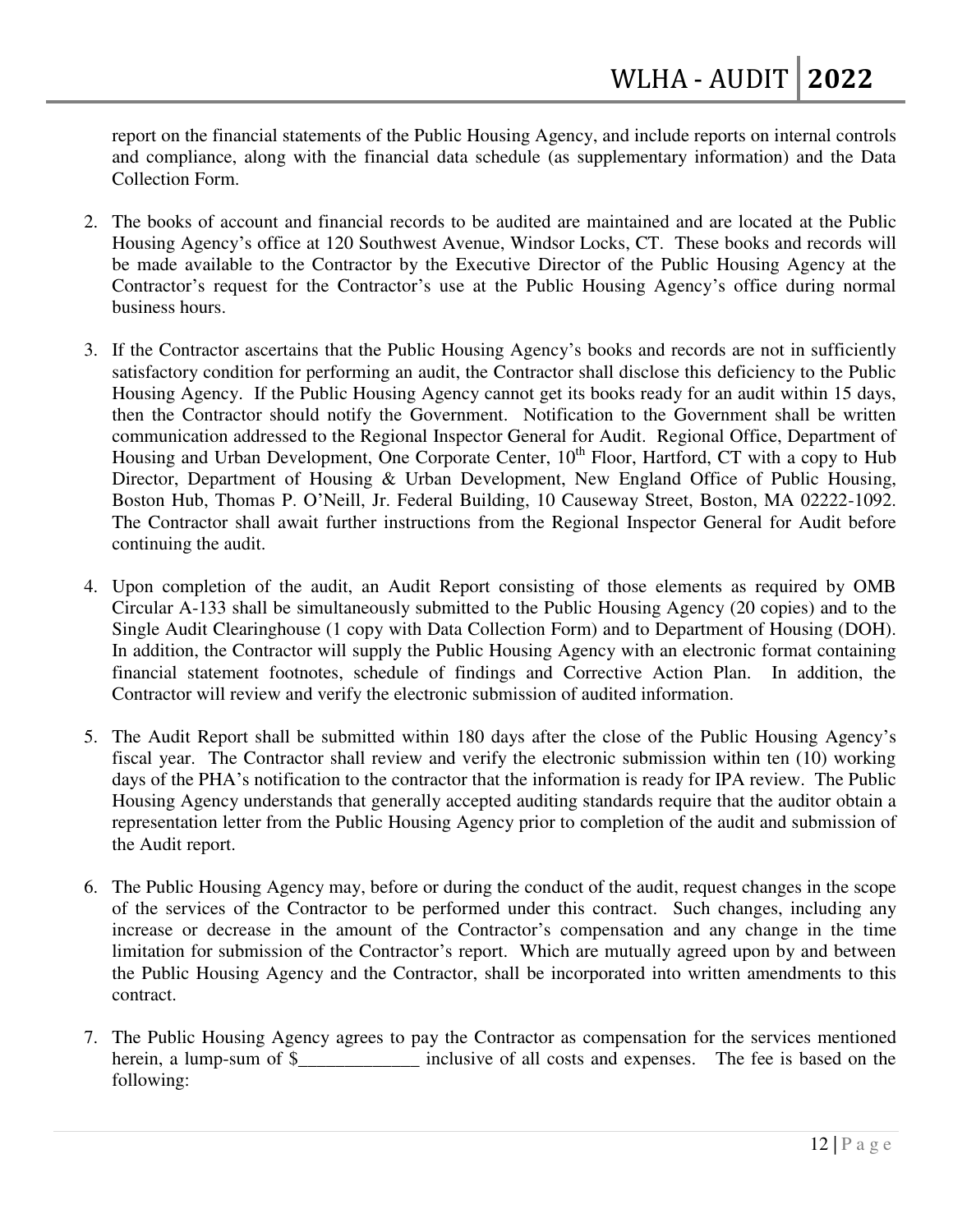|                       |      | Estimated |        |
|-----------------------|------|-----------|--------|
| Level of Service      | Rate | Hours     | Amount |
| a. Partner            | \$   |           | \$     |
| b. Senior Staff       | \$   |           | \$     |
| c. Intermediate Staff | \$   |           | \$     |
| d. Staff Assis.       | \$   |           | S      |
| e. Support Staff      | \$   |           | S      |
| f. Other Costs        |      |           | \$     |
|                       |      | Total     | \$     |
|                       |      |           |        |

It is estimated that \_\_\_\_\_\_\_\_\_\_ workdays will be required to perform the audit.

Such lump-sum fee shall be payable after submission of the Audit Report to the Public Housing Agency and after submission of copies of the report to the Government as provided in paragraph 4 above. The Public Housing Agency will pay 50% upon completion of the audit report draft and 25% after delivery and submission of the required copies of the Audit Report, as per paragraph 4 and 25% after completion of the audit submission to HUD.

- 8. The Contractor certifies that it is a Certified Public Accountant and/or Licensed or Registered Public Accountant, certified, licensed or registered by a regulatory authority of a State or other political subdivision of the United States. A statement identifying such certification or license shall be attached to this Contract along with evidence of current registration in the State of Connecticut.
- 9. The Contractor certifies that its principal officer(s) or member(s) do not now have and have not had during any period covered by this audit engaged in transactions involving sale, lease or purchase of property with and does not have any interest, direct or indirect, in the Public Housing Agency or any of its members or officials including the following:
	- a. Family relationship with any Public Housing Agency member or official.
	- b. Employment by or service as a member or official of the Public Housing Agency during the period covered by the audit.
- 10. The Contractor certifies that it has not provided bookkeeping services for the Public Housing Agency during the period covered by the audit.
- 11. No member, officer or employee of the Public Housing Agency, no member of the governing body of the locality in which any of the Public Housing Agency's projects are situated, no member of the governing body of the locality in which the Public Housing Agency was activated, and no other public official of such locality or localities who exercises any responsibilities or function with respect to the Public Housing Agency's projects, during his/her tenure or for one year thereafter, shall have any interest, direct or indirect, in this contract or the proceeds thereof.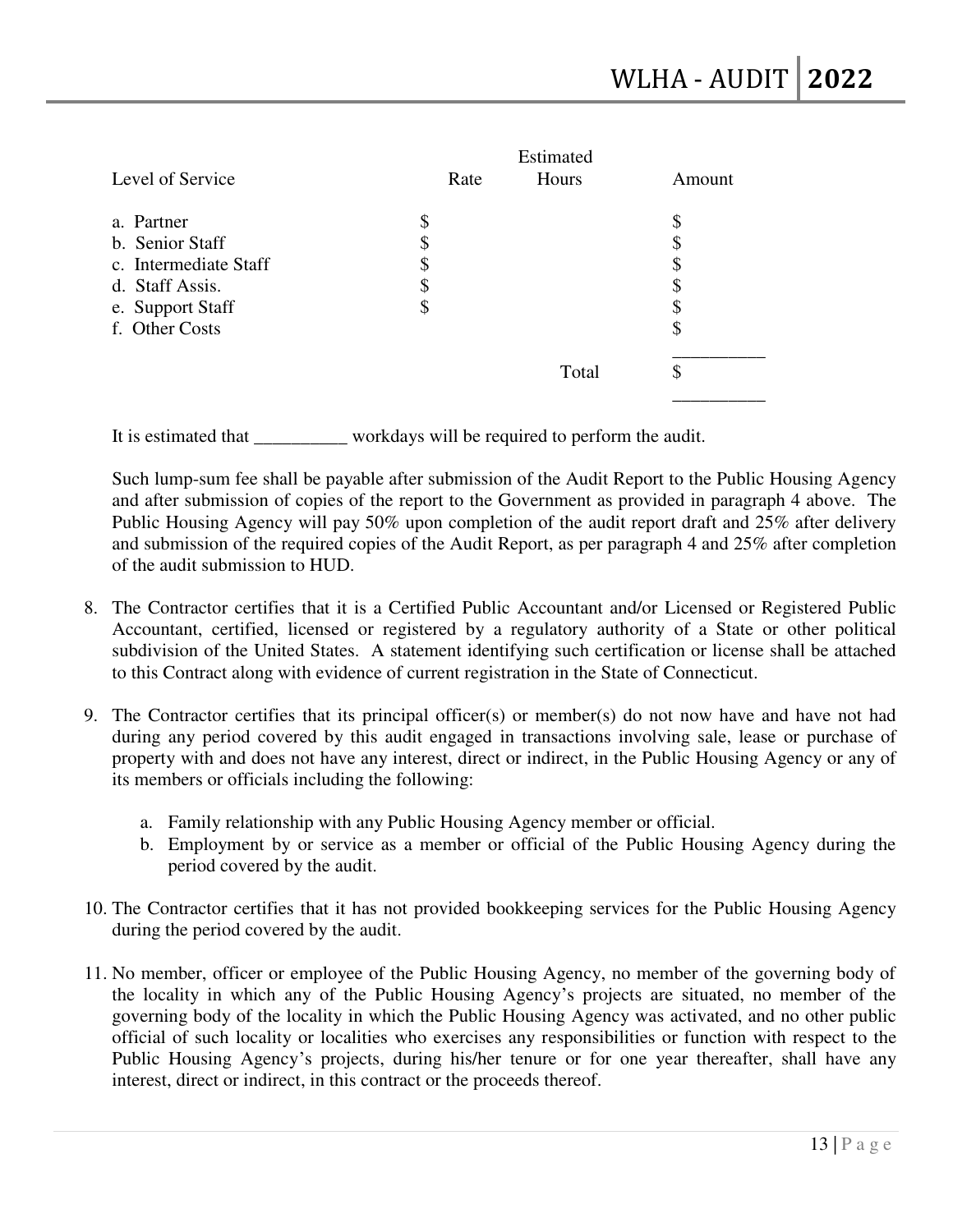- 12. No member of/or delegate to Congress of the United States or Resident Commissioner shall be admitted to any share or part of this contract or to any benefit that may arise therefrom.
- 13. The Contractor warrants that he/she has not employed any person to solicit or secure this contract upon any agreement for a commission, percentage, brokerage, or contingent fee. Breach of this warranty shall give the Public Housing Agency the right to terminate this contract, or, in its discretion, to deduct from the Contractor's fee the amount of such commission, percentage, brokerage or contingent fee.
- 14. The Contractor shall not assign or transfer any interest in this contract except that claims for monies due or to become due from the Public Housing Agency under the contract may be assigned to a bank, trust company, or other financial institution. If the Contractor is a partnership, this contract shall inure to the benefit of the surviving or remaining members of such partnership.
- 15. The Contractor shall not discriminate against any employee or applicant for employment on the basis of race, creed, color, religion, marital status, gender, sexual preference, developmental disability, sex, age, or national origin. The Contractor shall take affirmative action to ensure that applicants are employed and employees are treated during employment, without regard to race, creed, color, religion, marital status, gender, sexual preference, developmental disability, sex, age or national origin, upgrading, demotion, or transfer, recruitment advertising; layoff or termination, rates of pay or other forms of compensation; and selection for training, including apprenticeship.
- 16. For a period of four (4) years from the date of the Audit Report, the Contractor shall make its work papers, records, and other evidence of audit available to the Government and to the Comptroller General of the United States or his duly authorized representatives during normal working hours upon written request of the Government or of the Comptroller General or his representatives. The period will be reduced to the three (3) years for those Public Housing Agencies for which all projects have had Actual Development Cost Certificates issued. The Government and the Comptroller General shall be entitled to reproduce any or all of such documents at their expense for which provision shall be made at the time the need for reproduction arises.
- 17. Except for disclosure to the Government, the Comptroller General and the Public Housing Agency, the Audit Report and the work papers, records and other evidence of audit, including information and data prepared or assembled by the Contractor shall not be made available or otherwise disclosed to any person without the prior written approval of the Public Housing Agency.
- 18. Cash analysis schedules (if not prepared by the Public Housing Agency) for all Federal Programs, any management comments, and any adjusting entries, together with copies of supporting work papers. The Contractor shall also provide a draft of the Audit Report to the Executive Director and Fee Accountant for review prior to the finalization of the Audit Report.
- 19. If, through any cause, the Contractor shall fail to fulfill in a timely and proper manner his obligations under this Agreement, or if the Contractor shall violate any of the covenants, agreements or stipulations of this Agreement, the Authority shall thereupon have the right to terminate this Agreement by giving written notice to the Contractor of such termination and specifying the effective date thereof, at least five (5) days before the effective date of such termination. In such event, all finished documents, data and reports prepared by the Contractor under this Agreement shall, at the option of the authority, be